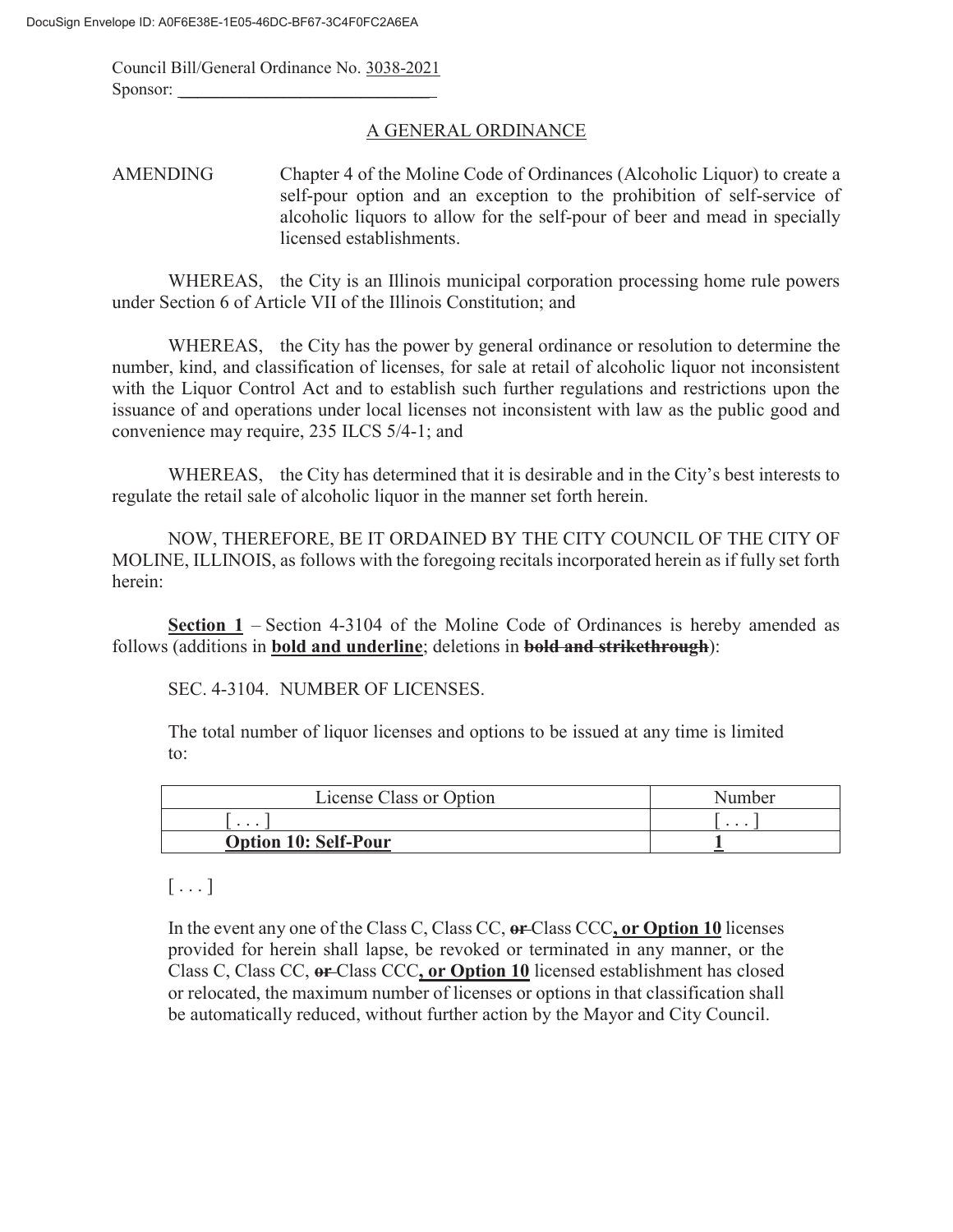Council Bill/General Ordinance No. 3038-2021

**Section 2** – Section 4-3208 of the Moline Code of Ordinances is hereby amended as follows (additions in **bold and underline**):

SEC. 4-3208. LICENSE FEES.

 $[\ldots]$ 

(e) The fees for the various classes of licenses to be issued pursuant to this division shall be as follows:

 $[\ldots]$ 

| <b>Options</b>   | Description      | <b>Application Fee</b> | Annual Fee | Class Eligible |
|------------------|------------------|------------------------|------------|----------------|
| $\cdots$         | $\cdots$         | $\cdots$               | $\cdots$   | $\cdots$       |
| <b>Option 10</b> | <b>Self-Pour</b> | N/A                    |            |                |

**Section 3** – Chapter 4, Division 3 of the Moline Code of Ordinances is hereby amended to create a new Section 4-3327 as follows (additions in **bold and underline**)

## **SEC. 4-3327 OPTION 10. SELF-POUR**

- **(a) The following classes of licenses are eligible for the self-pour option: Class B.**
- **(b) Option 10 shall allow an eligible licensee to offer customers beer or mead through a customer-operated self-pour device.**
- **(c) An Option 10 licensee must comply with the following requirements:** 
	- **(1) Customers must purchase their alcohol from a customeroperated self-pour device via a programmable, pre-authorized access card.** 
		- **(i) The licensee must require valid proof of identification and verify the age and identity of the customer before issuing an access card.**
		- **(ii) The access card must restrict the total number of ounces the customer may purchase without a manager's permission.**
		- **(iii) The licensee must be able to deactivate the access card to prevent violations of the City Code.**
		- **(iv) The licensee must deactivate the access card at checkout or the end of the business day.**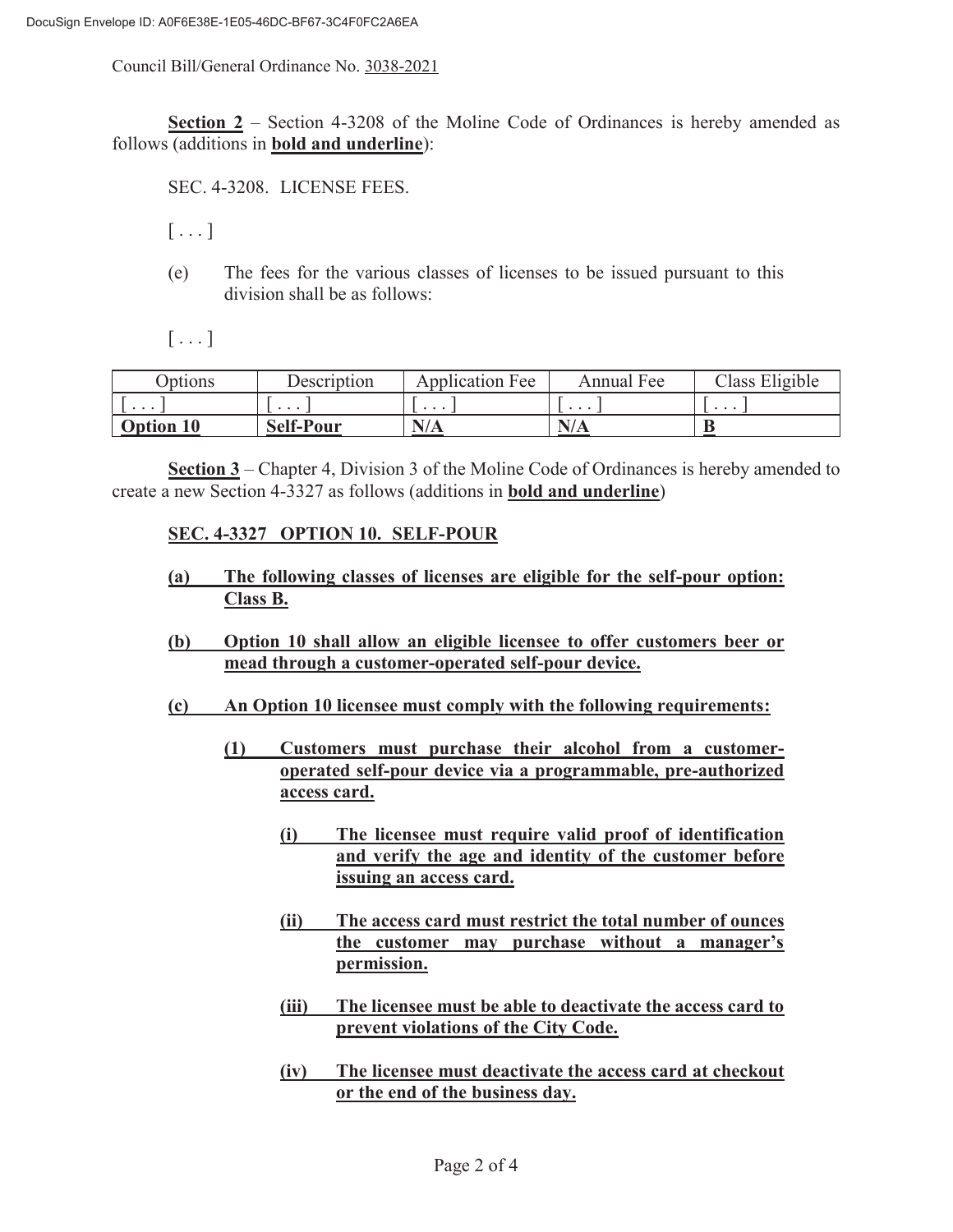Council Bill/General Ordinance No. 3038-2021

- **(2) A BASSET trained employee must actively and passively monitor customer-operated self-pour devices and the consumption of customer-operated self-pour beer and mead at all times. The employee must remain stationed within a reasonable distance and within the sightline of the customeroperated self-pour devices and monitor the service of alcohol guarding against over-service and underage service, as well as any other applicable regulations.**
- **(3) A customer using a self-pour device may pour no more than 16 ounces of beer or four ounces of mead per pour. Only customers 21 years of age or older may operate a self-pour device.**
- **(4) The licensee must provide constant video monitoring of the customer-operated self-pour devices at all times during which the licensed establishment is open to the public. The licensee must keep recorded footage from the video monitoring for at least 90 days and must provide the footage to any authorized law enforcement agent upon request.**

**Section 4** – Section 4-4106 of the Moline Code of Ordinances is hereby amended as follows (additions in **bold and underline**):

SEC. 4-4106. SELF SERVICE.

 $[\ldots]$ 

- (b) The restrictions imposed pursuant to Section 4-4106(a) above concerning the disallowance of self-service of alcoholic liquor shall not apply to licensees or agents or employees thereof as follows:
	- **(1)** Upon proper identification and verification of an individual (as required elsewhere in this Code or by Illinois state law), any person who is twenty-one (21) years of age or older who is occupying a separately compartmentalized and separately accessed suite at a sporting or entertainment event where such suites are used, which event takes place in a facility of any sort where the gross seating capacity of such facility is eight thousand (8,000) persons or more, may be furnished with a key to a locked container (such as a refrigerator or a cabinet) located entirely within the suite, for the purposes of serving alcoholic liquor to himself or other suite guests who are twenty-one (21) years of age or older for consumption in the suite only.